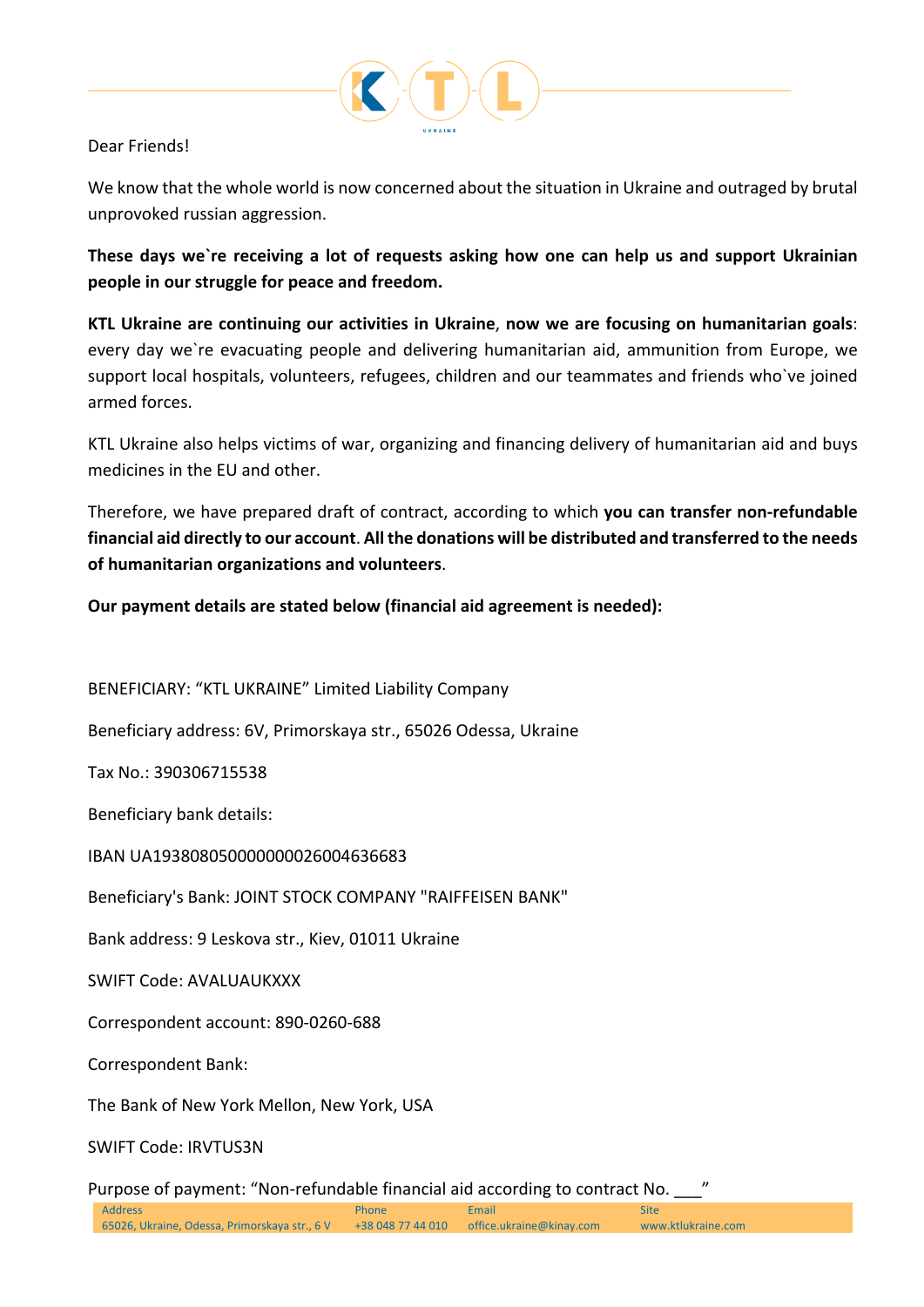

## **Also, you can transfer your donations directly to our general director Igor Khokhlov account.**

Among other, **we can use these donations to support our colleagues** who`ve joined armed forces and colleagues who in need right now (became refugees).

## **Payment details**:

Beneficiary: Igor Khokhlov Beneficiary address: apt. 39, bldg. 4B, Artillery str., Odesa, Ukraine Beneficiary Account number: UA033220010000026205324049310 Beneficiary bank: Monobank Beneficiary BIC: UNJSUAUKXXX

**If you`re willing to participate and support us other way, please find below other aid options with payment details:**

#### **1) Special Account to Raise Funds for Ukraine's Armed Forces:**

BENEFICIARY: National Bank of Ukraine BENEFICIARY BIC: NBUA UA UX BENEFICIARY ADDRESS: 9 Instytutska St, Kyiv, 01601, Ukraine ACCOUNT NUMBER: 400807238 BENEFICIARY BANK NAME: JP MORGAN CHASE BANK, New York BENEFICIARY BANK BIC: CHASUS33 ABA 0210 0002 1 BENEFICIARY BANK ADDRESS: 383 Madison Avenue, New York, NY 10017, USA PURPOSE OF PAYMENT: for crediting account 47330992708

# **2) Fundraising Account for Humanitarian Assistance to Ukrainians Affected by Russia's Aggression:**

BENEFICIARY: Ministry of Social Policy of Ukraine BENEFICIARY BIC: NBUA UA UX BENEFICIARY ADDRESS: 9 Instytutska St., Kyiv, 01601, Ukraine ACCOUNT NUMBER: 400807238 BENEFICIARY BANK NAME: JP MORGAN CHASE BANK, New York BENEFICIARY BANK BIC: CHASUS33 ABA 0210 0002 1 BENEFICIARY BANK ADDRESS: 383 Madison Avenue, New York, NY 10017, USA PURPOSE OF PAYMENT: for crediting account 32302338301027